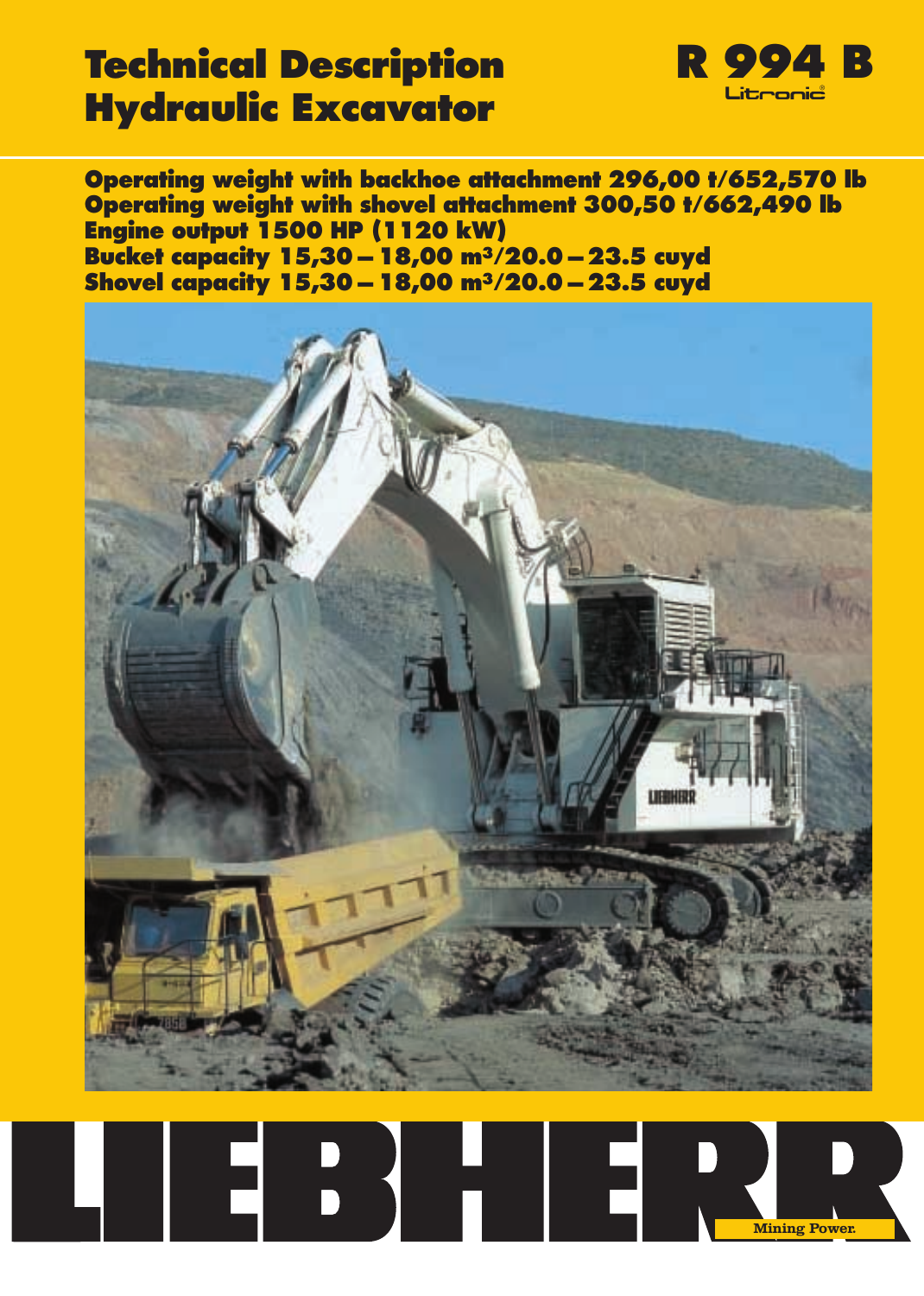

| 1 Cummins diesel engine                                 |                                                           |
|---------------------------------------------------------|-----------------------------------------------------------|
|                                                         | Rating per SAE J 1995_1500 HP (1120 kW) at 1800 RPM       |
| Model <u>Notel</u> QSK45                                |                                                           |
|                                                         | Type 12 cylinder turbocharged                             |
|                                                         | V-engine, after-cooler,                                   |
|                                                         | two separate water cooling                                |
|                                                         | circuits,                                                 |
|                                                         | direct injection system                                   |
| Displacement 45 1/2745 cu.in                            |                                                           |
|                                                         |                                                           |
|                                                         | Engine cooling system____fans driven via hydraulic piston |
|                                                         | motor                                                     |
| Air cleaner _________________ dry-type air cleaner with |                                                           |
|                                                         |                                                           |
|                                                         | pre-cleaner, with automatic dust                          |
|                                                         | ejector, primary and safety                               |
|                                                         | elements                                                  |
|                                                         |                                                           |
| <b>Electrical system</b>                                |                                                           |
| Voltage 24 V                                            |                                                           |
| <b>Batteries 6 x 170 Ah/12 V</b>                        |                                                           |
| Alternator 24 V/150 Amp                                 |                                                           |
| Engine idling _______________ sensor controlled         |                                                           |
| Electronic engine                                       |                                                           |
|                                                         | control system <u>engine</u> speed sensing over the       |
|                                                         | entire engine RPM range.                                  |

**entire engine RPM range. Provides integration of engine with other machine systems**



| <b>Hydraulic pumps</b>                          |                                                                  |
|-------------------------------------------------|------------------------------------------------------------------|
| for attachment and                              |                                                                  |
| travel drive                                    | 4 variable flow axial piston                                     |
|                                                 | pumps                                                            |
|                                                 |                                                                  |
| Max. hydr. pressure __ 320 bar/4640 PSI         |                                                                  |
| <b>Hydraulic pump</b>                           |                                                                  |
| for swing drive                                 | 2 reversible swash plate pumps,                                  |
|                                                 | closed-loop circuit                                              |
|                                                 |                                                                  |
|                                                 |                                                                  |
| Max. hydr. pressure __ 350 bar/5076 PSI         |                                                                  |
| Pump regulation ____________ electro-hydraulic, |                                                                  |
|                                                 | pressure compensation,                                           |
|                                                 | flow compensation,                                               |
|                                                 | automatic oil flow optimizer                                     |
| <b>Hydraulic tank capacity</b>                  | 2200 1/581 gal                                                   |
| <b>Hydraulic system</b>                         |                                                                  |
|                                                 |                                                                  |
|                                                 | Hydraulic oil filter _________ filtration of entire return flow, |
|                                                 | 1 high pressure filter for each                                  |
|                                                 | main pump                                                        |
| Hydraulic oil cooler                            | 2 separate coolers, 2 temperature                                |
|                                                 | controlled fans driven via                                       |
|                                                 | hydraulic piston motor                                           |
|                                                 |                                                                  |

### **Hydraulic Controls**

| Servo circuit             | independant, electric over                              |
|---------------------------|---------------------------------------------------------|
|                           | hydraulic proportional controls                         |
|                           | of each function                                        |
|                           | Emergency control _____ via accumulator for all attach- |
|                           | ment functions with stopped                             |
|                           | engine                                                  |
| <b>Power distribution</b> | via monoblock control valves                            |
|                           | with integrated primary relief                          |
|                           | valves and flanged on secondary                         |
|                           | valves for travel                                       |
| <b>Flow summation</b>     | to attachment and travel drive                          |
| <b>Control functions</b>  |                                                         |
|                           | Attachment and swing _ proportional via joystick levers |
| <b>Travel</b>             |                                                         |
|                           | proportional via foot pedals or<br>hand levers          |
|                           | Bottom dump bucket _ proportional via foot pedals       |
|                           |                                                         |



| <b>Hydraulic motor_</b>    | 2 Liebherr axial piston motors                                   |
|----------------------------|------------------------------------------------------------------|
| <b>Swing gear</b>          | 2 Liebherr planetary reduction                                   |
|                            | gears                                                            |
| <b>Swing ring</b>          | Liebherr, sealed triple roller                                   |
|                            | swing ring, internal teeth                                       |
| <b>Swing speed</b>         | $0 - 3.7$ RPM                                                    |
| <b>Swing torque</b>        | 1120 kNm                                                         |
| <b>Swing-Holding brake</b> | hydraulically actuated, mainte-<br>nance-free, multi-disc brakes |
|                            | integrated in each swing gear                                    |
|                            |                                                                  |



**Uppercarriage**

| Design.                    | torque resistant designed upper<br>frame in box type construction<br>for superior strength and<br>durability   |
|----------------------------|----------------------------------------------------------------------------------------------------------------|
| <b>Attachment mounting</b> | parallel longitudinal main                                                                                     |
|                            | girders in box-section construc-<br>tion                                                                       |
| <b>Catwalks</b>            | on the left side with a hydrauli-<br>cally driven access ladder, cat-                                          |
|                            | walks in front of the pumps and<br>in the counterweight, additional<br>emergency ladder in front of the<br>cab |
|                            |                                                                                                                |



**Service Flap**

| <b>Design</b>              | hydraulically actuated service<br>flap, with lighting easily accessi-<br>ble from ground level to allow:<br>- fuel fast refill<br>- hydraulic oil refill<br>- engine oil quick change<br>- splitterbox oil quick change<br>- swing gearbox oil quick<br>change<br>- swing ring teeth grease barrel<br>refilling via grease filter<br>- attachment/swing ring bearing<br>grease barrel refilling via<br>grease filter<br>- windshield wash water<br>refilling |
|----------------------------|--------------------------------------------------------------------------------------------------------------------------------------------------------------------------------------------------------------------------------------------------------------------------------------------------------------------------------------------------------------------------------------------------------------------------------------------------------------|
| Quick coupler upon request |                                                                                                                                                                                                                                                                                                                                                                                                                                                              |

# **Technical Data**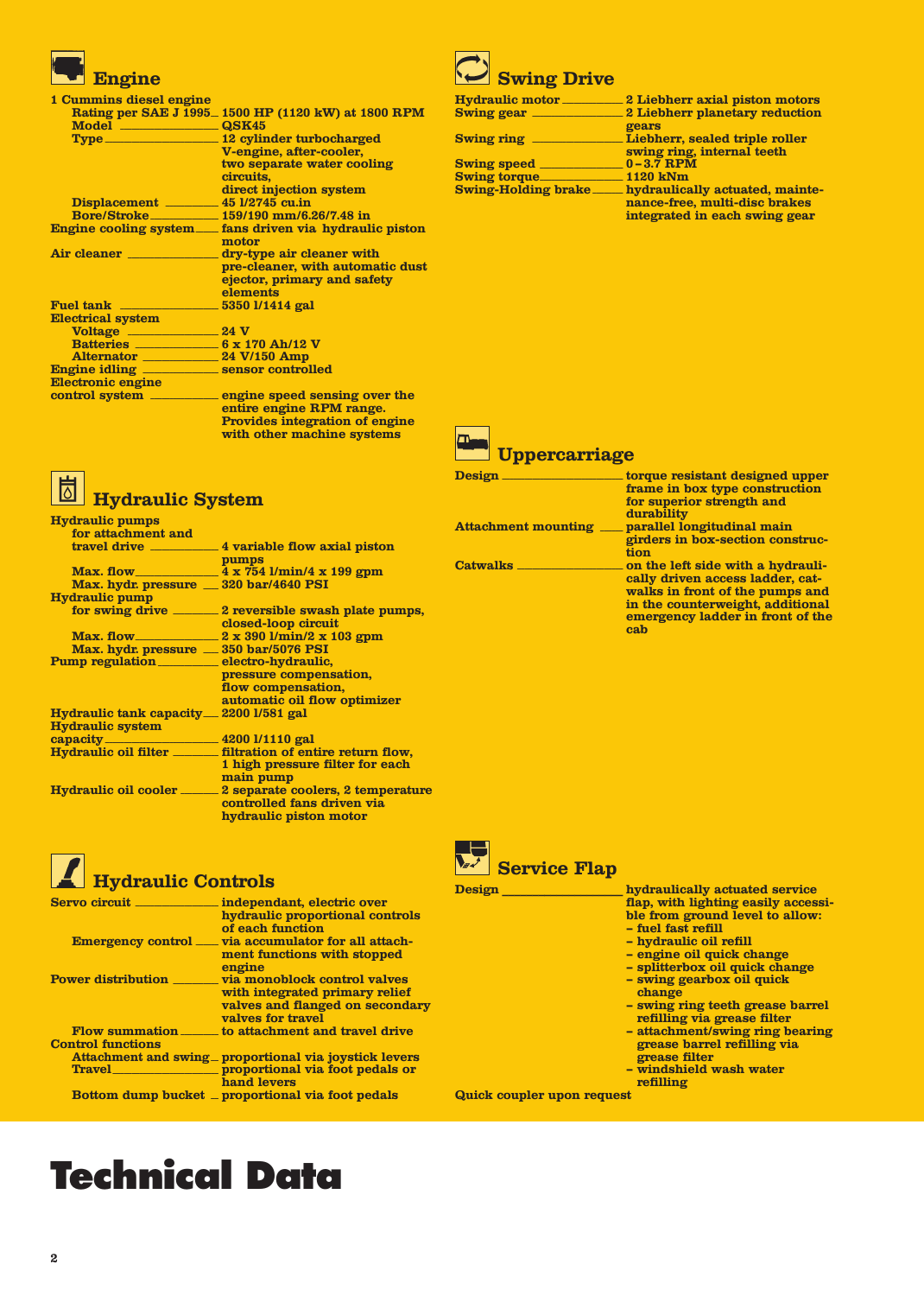### **Operator's Cab**

| Design                                             | resiliently mounted, sound insu-<br>lated.                                                                         |
|----------------------------------------------------|--------------------------------------------------------------------------------------------------------------------|
|                                                    | large windows for all around<br>visibility,                                                                        |
|                                                    | integrated falling object protec-<br>tion FOPS                                                                     |
| <b>Operator's seat</b>                             | suspended, body-contoured with<br>shock absorber, adjustable to                                                    |
| <b>Cabin windows</b>                               | operator's weight<br>$\_\$ 20,5 mm/0.8 in tinted armored<br>glass for front window and right<br>hand side windows. |
|                                                    | all other windows in tinted<br>safety glass,                                                                       |
|                                                    | high pressure windshield-<br>washer system 75 1/20 gal water-<br>tank.                                             |
|                                                    | sun louvers on all windows in<br>heavy duty design                                                                 |
| <b>Heating system/</b>                             |                                                                                                                    |
| air conditioning                                   | heavy duty, high output air                                                                                        |
|                                                    | conditioner and heater unit                                                                                        |
| Cabin pressurization _____ ventilation with filter |                                                                                                                    |
|                                                    |                                                                                                                    |
|                                                    | armrest of seat                                                                                                    |
|                                                    | Monitoring ______________ via LCD-Display, data memory                                                             |
| <b>Automatic engine</b>                            |                                                                                                                    |
| shut off                                           | engine self-controlled shut off                                                                                    |
| <b>Destroking of main</b>                          |                                                                                                                    |
|                                                    |                                                                                                                    |
|                                                    | Safety functions __________ aditional gauges with constant<br>display for: engine speed,                           |
|                                                    | hourmeter, voltmeter, safety<br>mode for engine speed control<br>and pump regulation                               |

|--|--|--|

| <b>Type</b>   | <b>Lincoln Centromatic lubrication</b><br>system, for the entire attachment<br>and swing ring                |
|---------------|--------------------------------------------------------------------------------------------------------------|
| Grease pumps_ | Lincoln Powermaster pump plus<br>separate pump for swing ring                                                |
| Capacity      | teeth<br>200 1/52.8 gal bulk container<br>for attachment and swing ring,<br>separated 80 1/21 gal bulk con-  |
| Refill        | tainer for swing ring teeth<br>via the service flap for both<br>containers, fill line with grease<br>filters |
|               |                                                                                                              |

**Attachment**

| <b>Design</b>                | box-type structure with large<br>steel castings in all high-stress<br><b>areas</b>                                                                                              |
|------------------------------|---------------------------------------------------------------------------------------------------------------------------------------------------------------------------------|
| <b>Pivots</b>                | sealed with double side<br>centering with 1 single floating<br>pin per side,<br>all bearings with wear resistant<br>steel bushings,<br>bolts hardened and chrominium-<br>plated |
| Hydraulic cylinder           | Liebherr design, all cylinders<br>located in well protected areas                                                                                                               |
| <b>Hydraulic connections</b> | pipes and hoses equipped with<br><b>SAE</b> split-flange connections                                                                                                            |
| <b>Kinematics</b>            | Liebherr parallel face shovel<br>attachment geometry, backhoe<br>bucket pivoting angle 160°                                                                                     |

### **Undercarriage**

| Design.                          | 3-piece undercarriage,<br>box type structures for center<br>piece and side frames,<br>stress relieved                                                |
|----------------------------------|------------------------------------------------------------------------------------------------------------------------------------------------------|
|                                  | Hydraulic motor 2 axial piston motors per side<br>frame                                                                                              |
| Travel gear                      | Liebherr planetery reduction<br>gear                                                                                                                 |
|                                  | $0 - 1.45 - 1.86$ mph                                                                                                                                |
|                                  | Parking brake _______________ spring engaged, hydraulically<br>pressure released wet multi-disc<br>brakes for each travel motor,<br>maintenance-free |
| Track components <b>_____</b> __ | D 12, maintenance-free, forged<br>double grouser pad                                                                                                 |
| Track rollers/                   |                                                                                                                                                      |
|                                  |                                                                                                                                                      |
| <b>Automatic track</b>           |                                                                                                                                                      |
|                                  | tensioner ________________________ pressurized hydraulic cylinder<br>with accumulator                                                                |
| <b>Transport</b> ______          | undercarriage side frames are<br>removable                                                                                                           |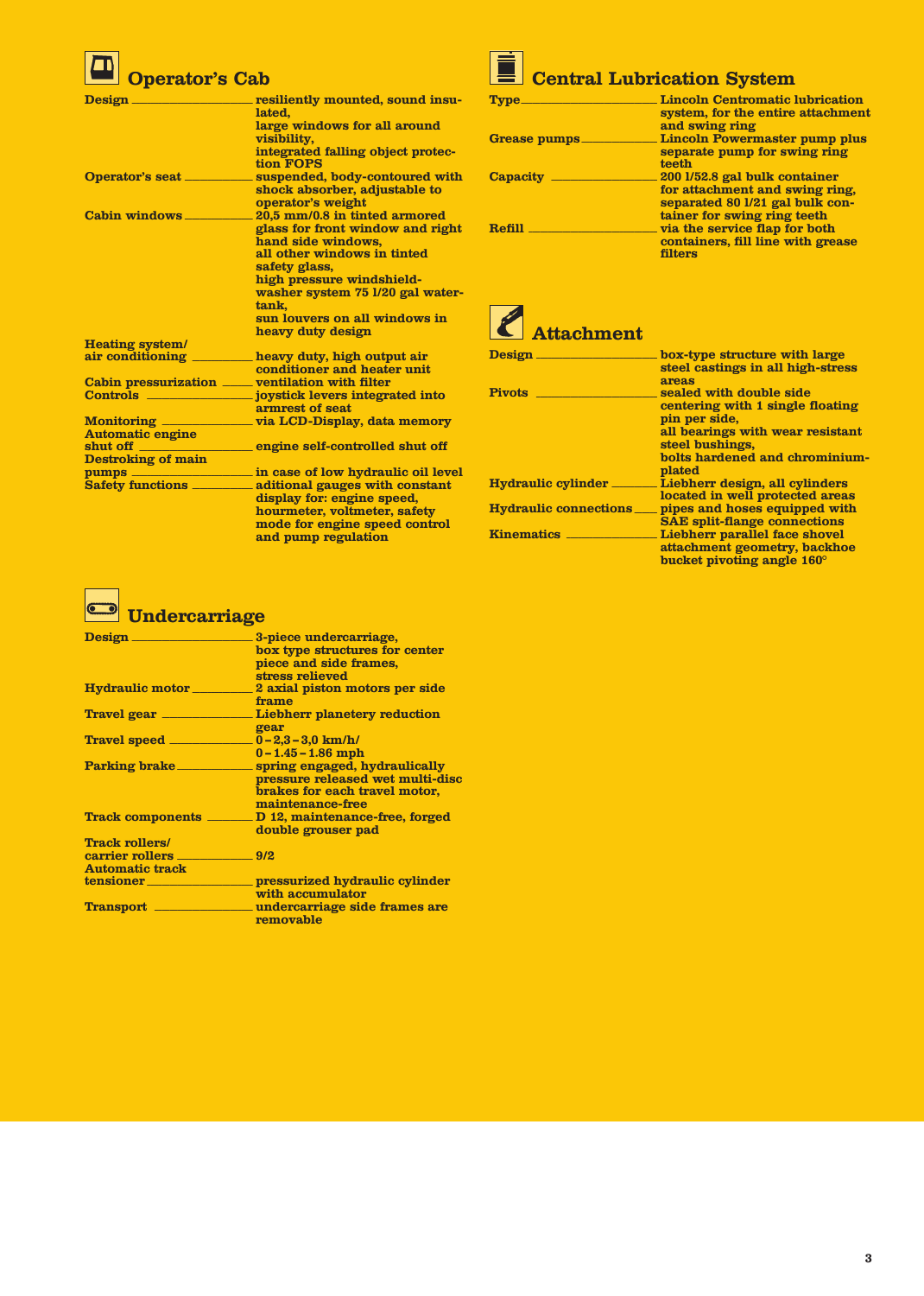

| $mm/ft-in$                                                                                                            |              |                   | mm/ft-in                                                                                                                                                                                                                                                                                                                                                                                                                                                                                                                                                                                                                                                                                                                                                                                                                                                                                                                                                                                                                                                                                                    |
|-----------------------------------------------------------------------------------------------------------------------|--------------|-------------------|-------------------------------------------------------------------------------------------------------------------------------------------------------------------------------------------------------------------------------------------------------------------------------------------------------------------------------------------------------------------------------------------------------------------------------------------------------------------------------------------------------------------------------------------------------------------------------------------------------------------------------------------------------------------------------------------------------------------------------------------------------------------------------------------------------------------------------------------------------------------------------------------------------------------------------------------------------------------------------------------------------------------------------------------------------------------------------------------------------------|
| $6390/21'$ 0"                                                                                                         |              |                   | 2300/ 7"                                                                                                                                                                                                                                                                                                                                                                                                                                                                                                                                                                                                                                                                                                                                                                                                                                                                                                                                                                                                                                                                                                    |
| $6490/21'$ $4"$                                                                                                       | $\Omega$     |                   | 942/3'1"                                                                                                                                                                                                                                                                                                                                                                                                                                                                                                                                                                                                                                                                                                                                                                                                                                                                                                                                                                                                                                                                                                    |
| <u>2001 - 2001 - 2002 - 2003 - 2004 - 2005 - 2007 - 2007 - 2008 - 2008 - 2008 - 2008 - 2008 - 2008 - 2008 - 2008 </u> | s            |                   | $5000/16$ 5"                                                                                                                                                                                                                                                                                                                                                                                                                                                                                                                                                                                                                                                                                                                                                                                                                                                                                                                                                                                                                                                                                                |
|                                                                                                                       | U            | <b>CONTRACTOR</b> | $8250/27'$ 1"                                                                                                                                                                                                                                                                                                                                                                                                                                                                                                                                                                                                                                                                                                                                                                                                                                                                                                                                                                                                                                                                                               |
|                                                                                                                       |              |                   |                                                                                                                                                                                                                                                                                                                                                                                                                                                                                                                                                                                                                                                                                                                                                                                                                                                                                                                                                                                                                                                                                                             |
|                                                                                                                       | $\mathbf{N}$ |                   | $850/2$ ? 9"                                                                                                                                                                                                                                                                                                                                                                                                                                                                                                                                                                                                                                                                                                                                                                                                                                                                                                                                                                                                                                                                                                |
| . The contract of the contract of the contract of the contract $3100/10^{\circ}$ $2^{\prime\prime}$                   | - B          |                   | 6080/19'11"                                                                                                                                                                                                                                                                                                                                                                                                                                                                                                                                                                                                                                                                                                                                                                                                                                                                                                                                                                                                                                                                                                 |
| $H = 5435/17'10''$                                                                                                    |              |                   | 6340/20'10''                                                                                                                                                                                                                                                                                                                                                                                                                                                                                                                                                                                                                                                                                                                                                                                                                                                                                                                                                                                                                                                                                                |
| $-6455/21'$ 2"                                                                                                        | $\mathbf{V}$ |                   | $11800/38$ ' 9"                                                                                                                                                                                                                                                                                                                                                                                                                                                                                                                                                                                                                                                                                                                                                                                                                                                                                                                                                                                                                                                                                             |
|                                                                                                                       | W            |                   | $8100/26'$ 7"                                                                                                                                                                                                                                                                                                                                                                                                                                                                                                                                                                                                                                                                                                                                                                                                                                                                                                                                                                                                                                                                                               |
|                                                                                                                       |              |                   | 8700/28'7"                                                                                                                                                                                                                                                                                                                                                                                                                                                                                                                                                                                                                                                                                                                                                                                                                                                                                                                                                                                                                                                                                                  |
| $-6385/20'11"$                                                                                                        |              |                   | $18450/60'$ 6"                                                                                                                                                                                                                                                                                                                                                                                                                                                                                                                                                                                                                                                                                                                                                                                                                                                                                                                                                                                                                                                                                              |
|                                                                                                                       |              |                   | <b>P</b> Providence of the contract of the contract of the contract of the contract of the contract of the contract of<br><b>EXECUTE:</b> $\frac{10470/34^2}{4^2}$<br><b>Service Service</b><br>$\mathbf{G}$ and $\mathbf{G}$ and $\mathbf{G}$ and $\mathbf{G}$ and $\mathbf{G}$ and $\mathbf{G}$ and $\mathbf{G}$ and $\mathbf{G}$ and $\mathbf{G}$ and $\mathbf{G}$ and $\mathbf{G}$ and $\mathbf{G}$ and $\mathbf{G}$ and $\mathbf{G}$ and $\mathbf{G}$ and $\mathbf{G}$ and $\mathbf{G}$ and<br>a sa kabilang sa kabilang sa pag-agamatan ng mga sanggunang sa pag-agamatan ng mga sanggunang sa pag-agamatan<br>Mga sanggunang sa pag-agamatan ng mga sanggunang sa pag-agamatan ng mga sanggunang sa pag-agamatan ng mga sang<br><b>Service Service</b><br><b>W1 Example 2008 Contract Contract Contract Contract Contract Contract Contract Contract Contract Contract Contract Contract Contract Contract Contract Contract Contract Contract Contract Contract Contract Contract Con</b><br>$\mathbf{x}$ and $\mathbf{x}$ are the set of $\mathbf{x}$ and $\mathbf{x}$ are the set of $\mathbf{x}$ |



| $\mathbf{A}$<br>A <sub>1</sub><br>A <sub>2</sub><br>C<br>D<br>E<br>F<br>$\bf H$<br>H1 | $mm/ft-in$<br>$6390/21'$ 0"<br>$6490/21'$ 4"<br>$7190/23'$ 7"<br>7570/24'10"<br>6360/20'10"<br>6525/21'5"<br>$3100/10'$ 2"<br>5435/17'10''<br>$6455/21'$ 2" | P<br>$\Omega$<br>s<br>ΠT<br>$\mathbf{z}$<br>N<br><b>B</b><br>G<br>V1 | $mm/ft-in$<br>$2300/7'$ 7"<br>942/3'1"<br>$5000/16$ 5"<br>8250/27' 1"<br>$10470/34'$ 4"<br>$850/2$ $9"$<br>6080/19'11"<br>6340/20'10"<br>15800/51'10" |
|---------------------------------------------------------------------------------------|-------------------------------------------------------------------------------------------------------------------------------------------------------------|----------------------------------------------------------------------|-------------------------------------------------------------------------------------------------------------------------------------------------------|
|                                                                                       |                                                                                                                                                             |                                                                      |                                                                                                                                                       |
| H2<br>$\overline{\mathbf{K}}$                                                         | 6995/22'11"<br>$2235/7'$ 4"                                                                                                                                 | W <sub>1</sub><br>X <sub>1</sub>                                     | $7100/23'$ 4"<br>$20300/66'$ 7"                                                                                                                       |
|                                                                                       | 6385/20'11"                                                                                                                                                 |                                                                      |                                                                                                                                                       |

## **Dimensions**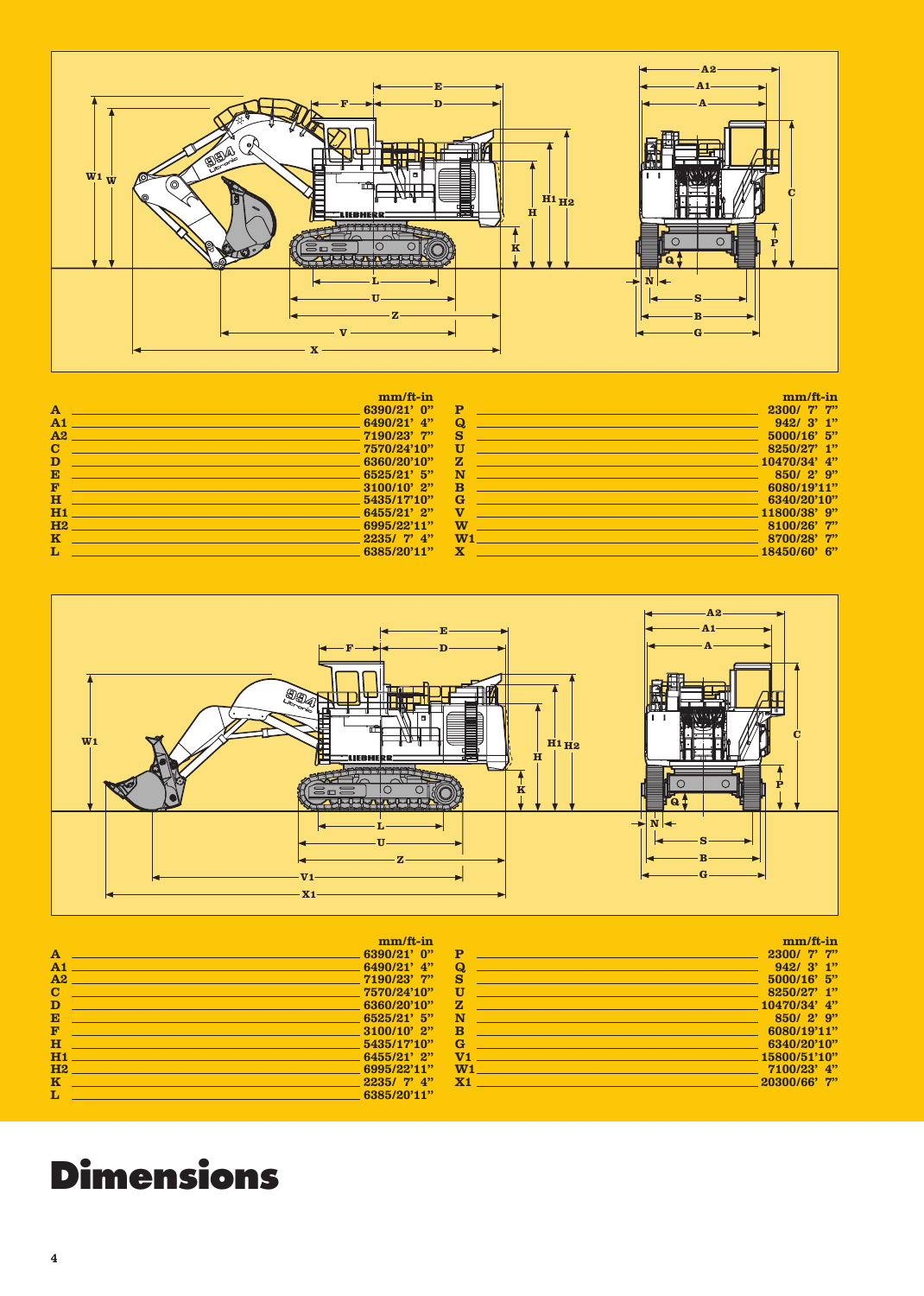

#### **Digging Envelope**

| Max. reach at ground level | $16.30 \text{ m}/53'6''$ |
|----------------------------|--------------------------|
| Max. teeth height          | $15.40 \text{ m}/50'6"$  |
| Max. dump height           | $10.20$ m/33'6"          |
| Max. digging depth         | $9.50 \text{ m}/31'2"$   |

**Max. reach at ground level 16,30 m/53'6" Max. digging depth 9,50 m/31'2"**

**Max. digging force: 880 kN ( 89,7 t)/197,750 lb Max. breakout force: 1020 kN (104,0 t)/229,280 lb**

| <b>Operating Weight and</b> |  |
|-----------------------------|--|
| <b>Ground Pressure</b>      |  |

**The operating weight includes the basic machine with gooseneck boom 9,30 m/30'6", stick 4,20 m/ 13'9" and bucket 18,00 m3/23.5 cuyd.**

| Pad width                               | mm/in         | 850/34         |
|-----------------------------------------|---------------|----------------|
| Weight                                  | $k\alpha$ /lb | 296000/652,570 |
| Ground pressure kg/cm <sup>2</sup> /PSI |               | 2,47/35.13     |

#### **Bucket**

| <b>Cutting width SAE</b>                         | mm/in           | 3400/1341)   | 3400/1341)   | 3400/1341)   |
|--------------------------------------------------|-----------------|--------------|--------------|--------------|
| <b>Capacity SAE heaped</b>                       | $m^3/c$ uyd     | 15,30/20     | 17,00/22.2   | 18,00/23.5   |
| Weight                                           | $k\alpha$ /lb   | 17000/37,480 | 17790/39.220 | 18155/40.020 |
| Suitable for material up to a specific weight of | $t/m^3/lb/cuvd$ | 2.10/3.570   | 1.90/3.230   | 1,80/3,000   |
| Wear kit level                                   |                 | п            | П            |              |

**Notes:**

**1) Bucket with delta cutting edge and tooth system Posilok size S 95.**

**Wear kit level II: For heavy rock, not deteriorated or cracked. Has to be shot to be dug.**

**Additional buckets on request.**

## **Backhoe Attachment**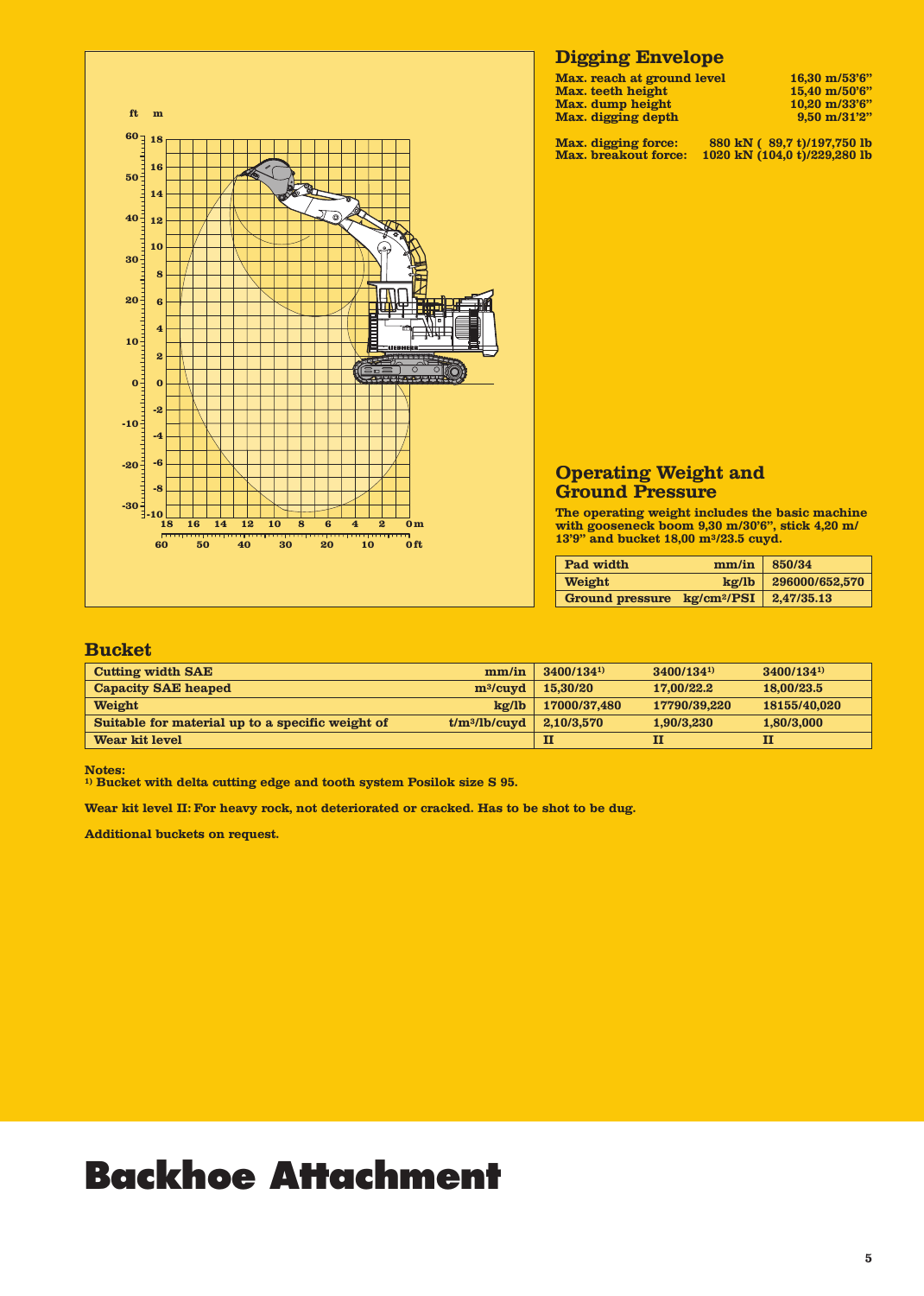

#### **Digging Envelope**

Max. reach at ground level 13,75 m/45'1"<br>Max. dump height 11,20 m/36'9" **Max. dump height 11,20 m/36'9" Max. crowd length 5,20 m/17'1" Bucket opening width T** 2500 mm/98"

| Crowd force at              |                              |
|-----------------------------|------------------------------|
| ground level:               | 1040 kN (106,0 t)/233,690 lb |
| <b>Max.</b> crowd force:    | 1300 kN (132,5 t)/292,110 lb |
| <b>Max.</b> breakout force: | 1060 kN (108,0 t)/238,100 lb |

#### **Operating Weight and Ground Pressure**

**The operating weight includes the basic machine with shovel attachment and bucket 18,00 m3/ 23.5 cuyd.**

| Pad width                               | mm/in         | 850/34         |
|-----------------------------------------|---------------|----------------|
| Weight                                  | $k\alpha$ /lb | 300500/662,490 |
| Ground pressure kg/cm <sup>2</sup> /PSI |               | 2,51/35.70     |

#### **Bottom dump bucket**

| <b>Cutting width SAE</b>                         | mm/in           | 4100/1611)   | 4100/1611)   | 4100/1611)   |
|--------------------------------------------------|-----------------|--------------|--------------|--------------|
| <b>Capacity SAE heaped</b>                       | $m^3$ /cuyd     | 15,30/20     | 17,00/22.2   | 18,00/23.5   |
| Weight                                           | $k\alpha/lb$    | 30000/66,140 | 31000/68.340 | 31500/69.450 |
| Suitable for material up to a specific weight of | $t/m^3/lb/cuvd$ | 2,10/3,570   | 1.90/3.230   | 1,80/3,000   |
| Wear kit level                                   |                 | п            | П            |              |

**Notes:**

**1) Bottom dump bucket with delta cutting edge and tooth system Posilok size S 95.**

**Wear kit level II: For heavy rock, not deteriorated or cracked. Has to be shot to be dug.**

**Additional bottom dump buckets on request.**

# **Shovel Attachment**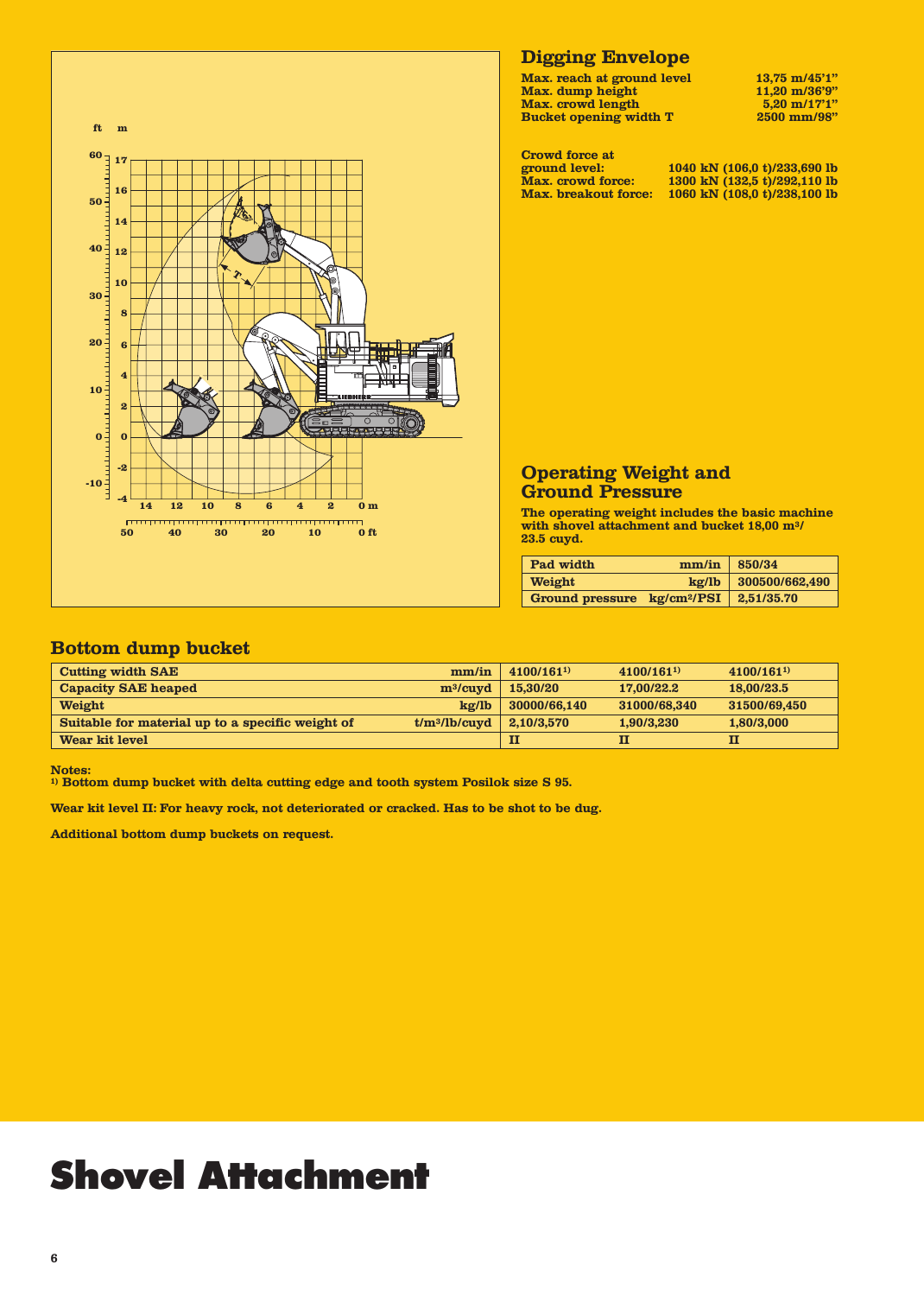











### **Cab**

| L Length      | $mm/ft-in$    | $3215/10'$ 6" |
|---------------|---------------|---------------|
| H Height      | $mm/ft-in$    | $2885/9'$ 6"  |
| <b>Width</b>  | $mm/ft-in$    | 1900/6'3"     |
| <b>Weight</b> | $k\alpha$ /lb | 2800/6,170    |

**Weight 2800/6,170** 

#### **Cab elevation**

| L Length     | $mm/ft-in$ | 2415/7'11"    |
|--------------|------------|---------------|
| H Height     | $mm/ft-in$ | $2550/8$ ' 4" |
| <b>Width</b> | $mm/ft-in$ | $2500/8$ ' 2" |
| <b>Weigh</b> | kg/lb      | 3300/7.280    |

#### **Fuel tank**

| L Length | $mm/ft-in$ | 2970/9'9"  |
|----------|------------|------------|
| H Height | $mm/ft-in$ | 2930/9'7"  |
| Width    | $mm/ft-in$ | 2130/7'0"  |
| Weight   | kg/lb      | 3700/8.160 |

#### **Powerplant**

| L Length              | $mm/ft-in$ | 4800/15' 9"  |
|-----------------------|------------|--------------|
| H Height              | mm/ft-in   | 3000/ 9'10"  |
| H1 Height             | $mm/ft-in$ | 3700/12' 2"  |
| H <sub>2</sub> Height | $mm/ft-in$ | 4400/14' 5"  |
| <b>B</b> Width        | $mm/ft-in$ | 2200/7'3"    |
| <b>B1</b> Width       | mm/ft-in   | 2950/9'8"    |
| Weight                | kg/lb      | 17500/38.580 |

#### **Rotation deck**

**(with swing ring, swing gears, control valve bracket and service flap)**

| L Length      | $mm/ft-in$    | 8100/26'7"   |
|---------------|---------------|--------------|
| H Height      | $mm/ft-in$    | 3830/12"7"   |
| <b>Width</b>  | $mm/ft-in$    | 3700/12'2"   |
| <b>Weight</b> | $k\alpha$ /lb | 41000/90.390 |

#### **Counterweight**

| $mm/ft-in$    | 1100/ 3'7"   |
|---------------|--------------|
| $mm/ft-in$    | 3250/10'8"   |
| $mm/ft-in$    | 6000/19'8"   |
| $k\alpha$ /lb | 25320/55,820 |
|               |              |

# **Component Dimensions and Weights**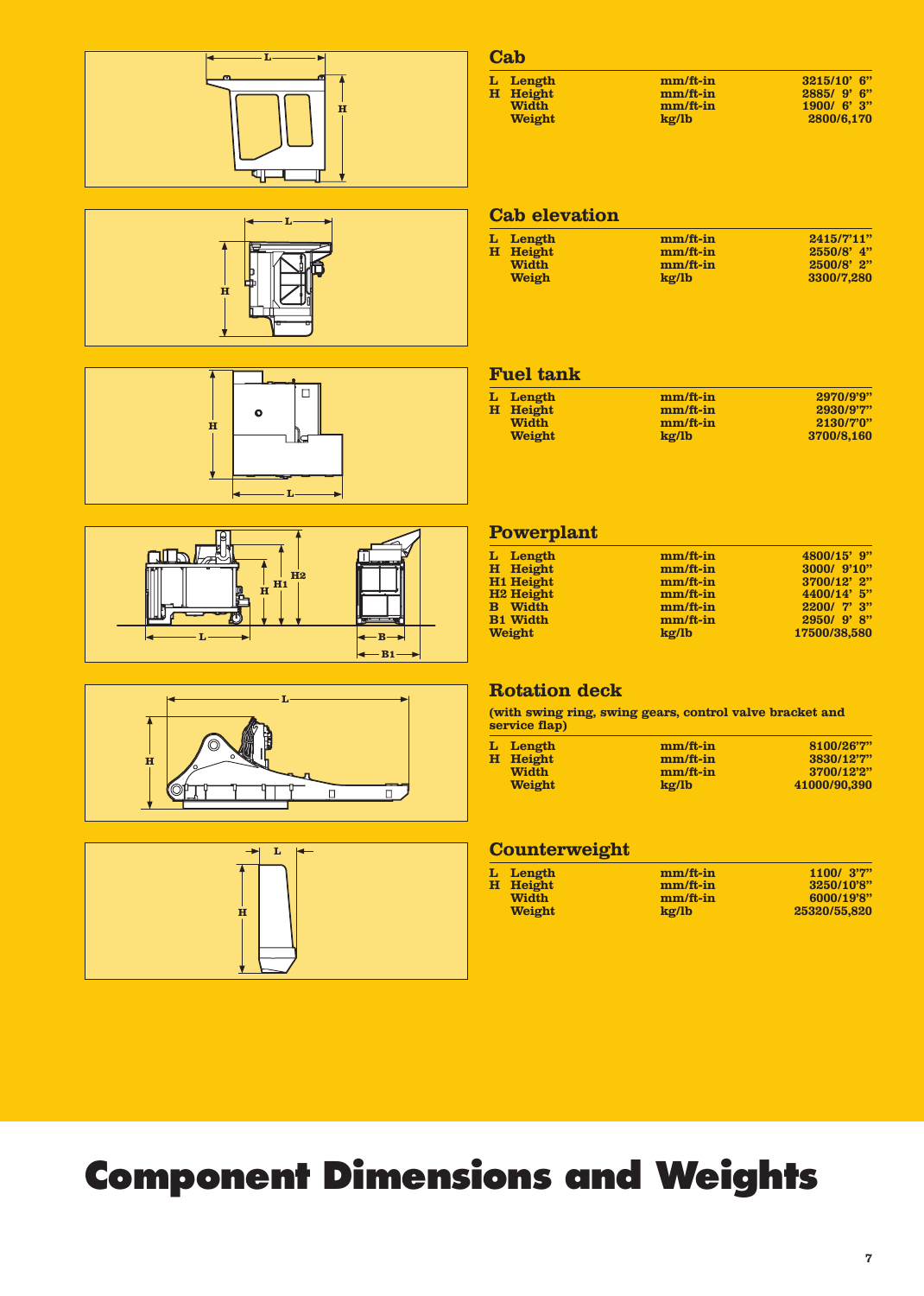







### **Hydraulic tank**

| L Length             | $mm/ft-in$ | 4920/16'2"  |
|----------------------|------------|-------------|
| H Height             | mm/ft-in   | 2900/ 9'6"  |
| <b>Width</b>         | $mm/ft-in$ | 1820/ 6'0"  |
| <b>Weight</b>        | kg/lb      | 7870/17.350 |
| <b>Hydraulic oil</b> |            |             |
| <b>Weight</b>        | kg/lb      | 4450/9.810  |
|                      |            |             |

### **Small pieces**

| L Length      | $mm/ft-in$    | 4500/14'9" |
|---------------|---------------|------------|
| H Height      | $mm/ft-in$    | 2600/8'6"  |
| Width         | $mm/ft-in$    | 2000/6"    |
| <b>Weight</b> | $k\alpha$ /lb | 4500/9.920 |
|               |               |            |

#### **Catwalk box left**

| L Length      | $mm/ft-in$    | 2250/7'5"             |
|---------------|---------------|-----------------------|
| H Height      | $mm/ft-in$    | 2970/9'9"             |
| Width         | $mm/ft-in$    | 700/2 <sup>2</sup> 4" |
| <b>Weight</b> | $k\alpha$ /lb | 1900/4.190            |

#### **Catwalk box right**

| L Length      | $mm/ft-in$ | 2180/7'2" |
|---------------|------------|-----------|
| H Height      | $mm/ft-in$ | 2960/9'9" |
| <b>Width</b>  | $mm/ft-in$ | 950/3'1"  |
| <b>Weight</b> | kg/lb      | 800/1.760 |





#### **Side frame (two)**

| L | Length               | $mm/ft-in$ | 8250/27' 1"                      |
|---|----------------------|------------|----------------------------------|
| н | Height               | $mm/ft-in$ | 2300/ 7' 7"                      |
|   | <b>Width</b>         |            |                                  |
|   | over travel drive    | $mm/ft-in$ | 2055/6'9"                        |
|   | Width                |            |                                  |
|   | without travel drive | mm/ft-in   | 1485/ 4'10"                      |
|   | Weight               | kg/lb      | $2 \times 41055/2 \times 90,510$ |
|   |                      |            |                                  |

#### **Undercarriage central girder**

| L Length     | $mm/ft-in$    | 3670/12' 0"  |
|--------------|---------------|--------------|
| H Height     | $mm/ft-in$    | 2265/7'5''   |
| <b>Width</b> | $mm/ft-in$    | 4860/15'11"  |
| Weight       | $k\alpha$ /lb | 26000/57.320 |

# **Component Dimensions and Weights**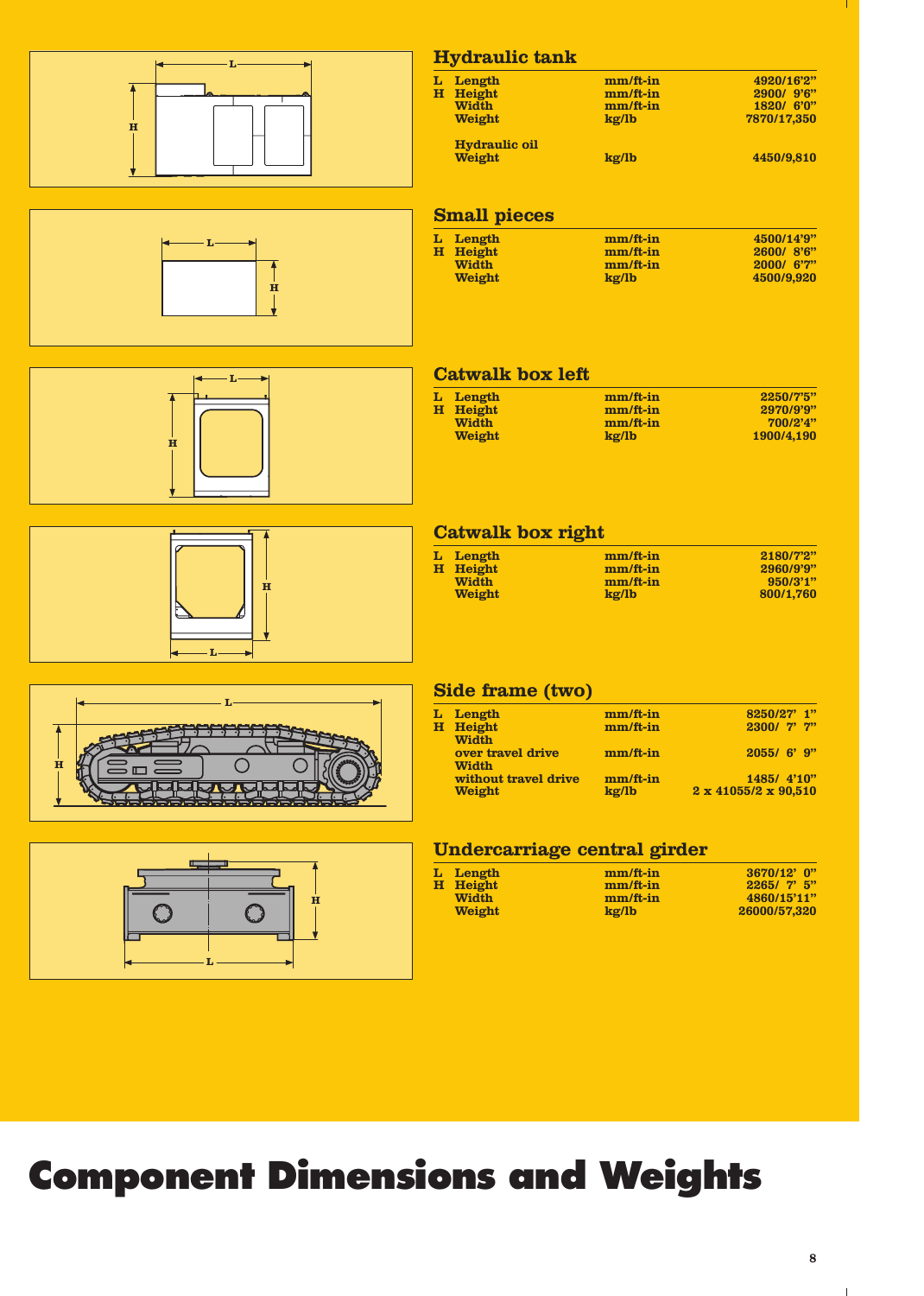| H<br>$\odot$<br>$\odot$<br>Õ)<br>$\circledcirc$ | <b>Shovel boom</b><br>7250/23' 9"<br>L Length<br>mm/ft-in<br>H Height<br>$mm/ft-in$<br>2350/ 7' 9"<br><b>Width</b><br>mm/ft-in<br>2400/ 7'10"<br><b>Weight</b><br>kg/lb<br>21900/48,180                                                                                                                                                                                                                                            |
|-------------------------------------------------|------------------------------------------------------------------------------------------------------------------------------------------------------------------------------------------------------------------------------------------------------------------------------------------------------------------------------------------------------------------------------------------------------------------------------------|
| C                                               | Hoist cylinder (two)<br>for shovel attachment<br>4690/15' 5"<br>L Length<br>mm/ft-in<br>$\emptyset$ Diameter mm/in<br>550/ 22"<br>Weight<br>kg/lb<br>$2 \times 3510/2 \times 7,700$                                                                                                                                                                                                                                                |
| $\bf H$<br>$\odot$                              | <b>Shovel stick</b><br>L Length<br>mm/ft-in<br>4700/15'5"<br>H Height<br>mm/ft-in<br>1900/ 6'3"<br>Width<br>mm/ft-in<br>2250/ 7'5"<br>Weight<br>kg/lb<br>11900/26,180                                                                                                                                                                                                                                                              |
| $\circ$<br>Ø                                    | Crowd cylinder (two)<br>mm/ft-in<br>L Length<br>3350/11' 0"<br>$\phi$ Diameter<br>mm/in<br>400/ 15"<br><b>Weight</b><br>kg/lb<br>$2 \times 1470/2 \times 3,240$                                                                                                                                                                                                                                                                    |
| $\bf H$                                         | <b>Bottom dump bucket</b><br>$15,30 \text{ m}^3$ /<br>$17,00 \text{ m}^3$ /<br>$18,00 \text{ m}^3$ /<br><b>20.0 cuyd</b><br>22.2 cuyd<br>23.5 cuyd<br>L Length<br>mm/ft-in<br>3700/12'2"<br>3900/12'10"<br>4200/13'9"<br>H Height<br>mm/ft-in<br>3800/12' 6"<br>3800/12'6"<br>3800/12'6"<br><b>Width</b><br>4200/13' 9"<br>mm/ft-in<br>4200/13'9"<br>4200/13'9"<br>Weight<br>kg/lb<br>30000/66,000<br>31000/68,340<br>31500/69,450 |
| $\bigcirc$<br>Ø                                 | <b>Bucket tilt cylinder (two)</b><br>mm/ft-in<br>L Length<br>3950/13' 0"<br>$\phi$ Diameter<br>mm/in<br>450/ 18"<br>Weight<br>kg/lb<br>$2 \times 2015/2 \times 4,440$                                                                                                                                                                                                                                                              |